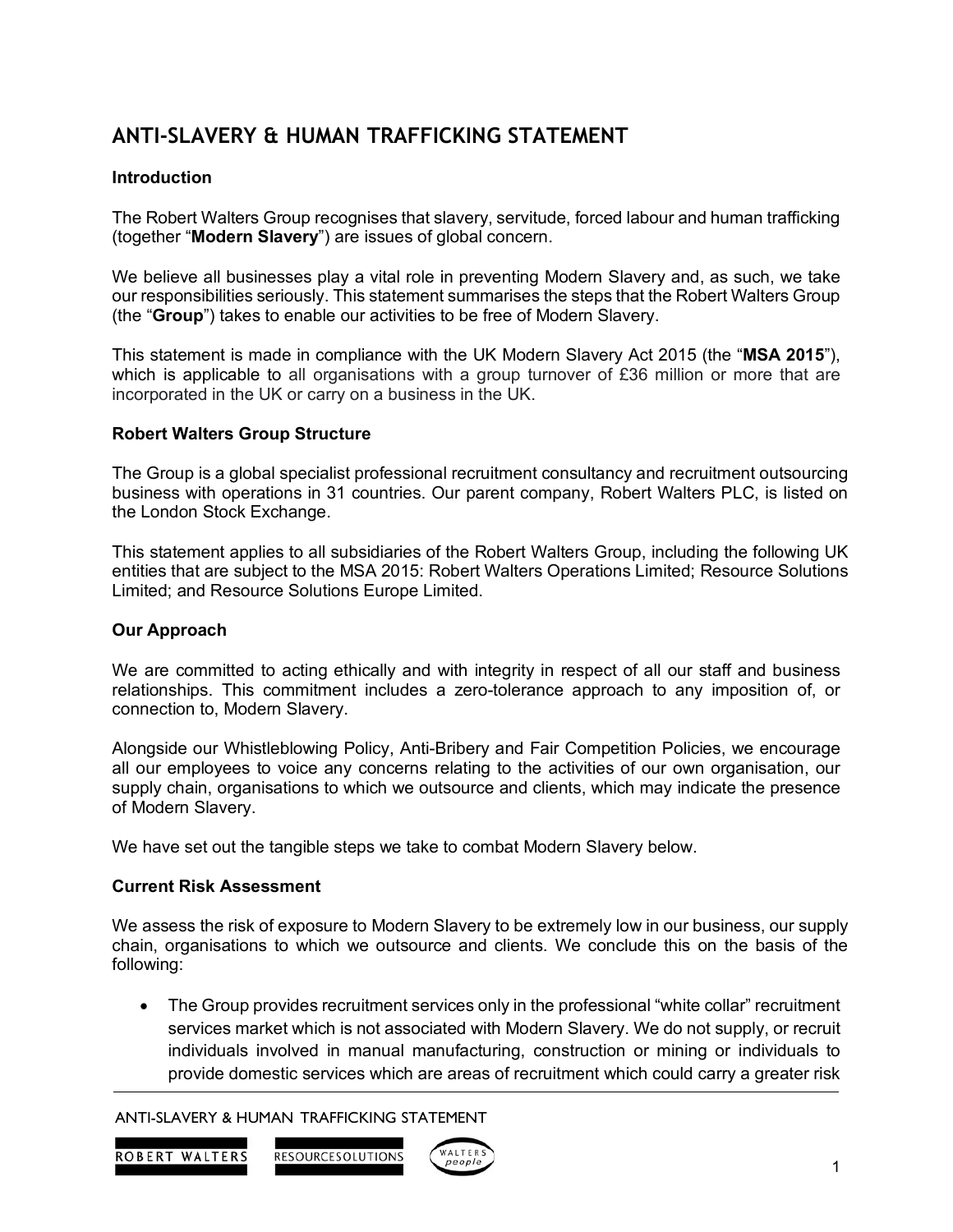due to a potential significant power imbalance between worker, agency and employer.

- We operate a short people supply chain with typically only one or two links below us. This provides high visibility of preferred suppliers and fosters transparency. Incorporation and credit checks are carried out on our suppliers.
- We expect our suppliers to have at least the equivalent standards in terms of ethics and legal compliance including their own policies on Modern Slavery. We also expect all our suppliers to comply with applicable laws and regulations.
- Very limited elements of the business are outsourced.

We appreciate that, although the low risk assessed today, that risk level may change if the business was to alter its current market focus or structure.

# **Steps We Have Taken**

During the current financial year, we intend to continue with the following steps to combat Modern Slavery:

- Our contracts of employment and contracts for our temporary workers comply with relevant local laws and ensure that individuals are entitled to at least the legal minimum (including written contract of employment, rights in relation to hours, pay and termination of the contract).
- We have appropriate policies and processes for conducting background checks on employees and candidates (including their right to work).
- No employee or candidate will ever be charged direct or indirect fees to obtain work from us or by us when acting for a client.
- We ensure all standard terms and conditions we produce for our supply chain and clients include appropriate provisions to require compliance with applicable anti-Modern Slavery legislation (including the MSA 2015).
- When working with a supplier or clients on their own terms and conditions which lack such provisions, we use reasonable endeavours to have anti-Modern Slavery provisions included and to encourage the acceptance of the principles in this statement.
- We will provide information on request in relation to compliance with applicable Modern Slavery prevention legislation to any competent authority.
- We will ensure that preventing Modern Slavery is considered in any relevant policies and

#### ANTI-SLAVERY & HUMAN TRAFFICKING STATEMENT

**ROBERT WALTERS** 

RESOURCESOLUTIONS